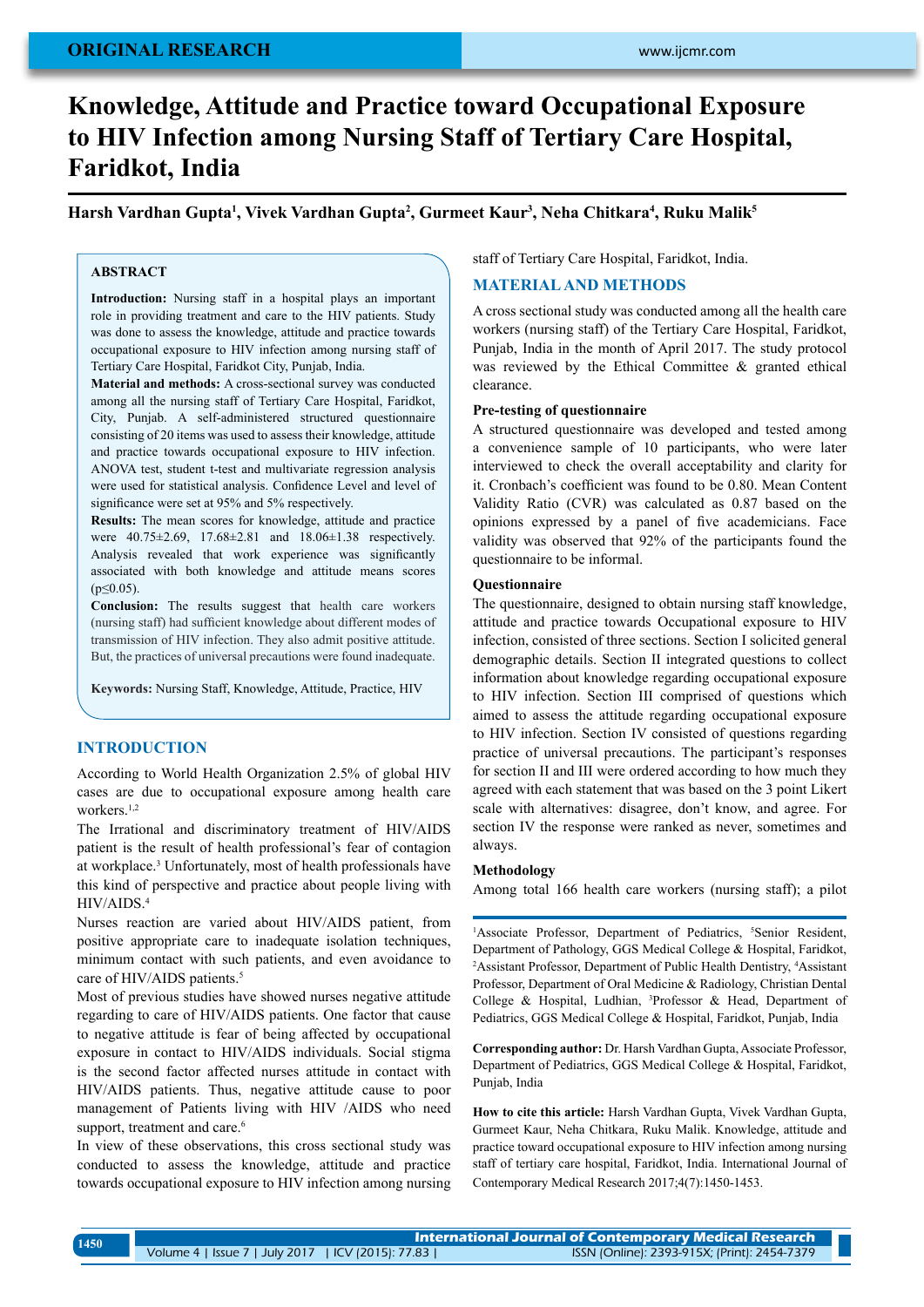study was conducted on 10 participants. These were not included in the main study and the final sample size was achieved 156. On the pre decided days the questionnaires were distributed among all nursing staff ( $n = 156$ ) who were asked to give the written informed consent and were requested to rate each item of the questionnaire. After 2-3 follow ups 100% response rate was achieved.

### **Statistical analysis**

The data was analyzed using SPSS 20 (SPSS Inc. Chicago, IL, USA) Windows software program. Each item of the questionnaire was coded 1-5 (strongly disagree to strongly agree). Several items were re-coded to ensure that, for all items, a high score indicated a positive knowledge and attitude and a low score indicated a negative knowledge and attitude. Mean knowledge, attitude and practice scores and standard deviation were calculated. Demographic information and the survey data was analyzed using the student`s ttest and one way ANOVA with Post Hoc Bonferroni test. Multivariate logistic regression analysis models were

| <b>Sample characteristics</b>                                            | Frequency (%) |  |  |  |  |
|--------------------------------------------------------------------------|---------------|--|--|--|--|
| Age (in years)                                                           |               |  |  |  |  |
| 25-34                                                                    | 43 (27.6)     |  |  |  |  |
| 35-44                                                                    | 91 (58.3)     |  |  |  |  |
| > 45                                                                     | 22(14.1)      |  |  |  |  |
| Sex                                                                      |               |  |  |  |  |
| Female                                                                   | 122 (78.2)    |  |  |  |  |
| Male                                                                     | 34(21.8)      |  |  |  |  |
| Work experience (in years)                                               |               |  |  |  |  |
| $<$ 5                                                                    | 36(23.1)      |  |  |  |  |
| $5-10$                                                                   | 83 (53.2)     |  |  |  |  |
| >10                                                                      | 37(23.7)      |  |  |  |  |
| Hours of exposure (in hours)                                             |               |  |  |  |  |
| $\leq$ 3                                                                 | 83 (53.2)     |  |  |  |  |
| $>$ 3                                                                    | 73 (46.8)     |  |  |  |  |
| Total                                                                    | 156 (100)     |  |  |  |  |
| <b>Table-1:</b> Profile of demographic characteristics of study partici- |               |  |  |  |  |
| pants                                                                    |               |  |  |  |  |

used to check relation between independent (age, sex, hours of exposure and work experience) and dependent variables (knowledge, attitude and practice). Confidence level and level of significance were fixed at 95% and 5% respectively.

#### **RESULTS**

Table 1: A total of 156 participants with the mean age (in years) of 32.85±5.23 participated in the survey. Majority of the respondents were females (78.2%) and in the age group of 35- 44 years (58.3%). (53.2%) of the participants had 5-10 years of work experience and 53.2% had less than 3 hours of exposure to patients.

Table 2: The mean knowledge, attitude and practice scores of the study population were evident as 40.75±2.69, 17.68±2.81 and 18.06±1.38 respectively. When post hoc Bonferroni test was applied, mean knowledge and attitude score among those who had less than 5 years of experience (38.67±3.15) (16.72±2.03) was found to be significantly lesser than among those who had more than 10 years of experience (42.30±3.32) (18.48±2.81)  $(p=0.00)$   $(p=0.03)$ .

Table 3: when asked for various modes by which HIV is not transmitted, majority of the correct responses were recorded for blood (99%), urine (87.4%), feces (89.3%), mosquito bite (96.1%) and sweat/tears (88.3%). Nearly half of the nursing students gave correct responses to cerebrospinal fluid (45.6%), breast milk (57.3%) and saliva (53.4%) as source of HIV transmission. Attitudes of nurses towards universal precautions and various aspects of nursing HIV patients were mixed (ie both positive and negative). Surprisingly more than one third of them (48.2%) were against the continuation of job if a nurse is HIV positive.

Almost all of them (99%) also stressed on universal precautions while nursing. For majority of them self- protection was priority to confidentiality of HIV status of the patient.

Table 4: Multivariate logistic regression analysis revealed that both knowledge and attitude had a significant association with years of work experience  $[OR = 0.93 (0.57 - 5.07)] [OR = 2.56$ (0.31 - 4.95)] respectively.

| variables                                                                                                                                            | Knowledge         |                  | <b>Attitude</b>   |         | Practice         |         |
|------------------------------------------------------------------------------------------------------------------------------------------------------|-------------------|------------------|-------------------|---------|------------------|---------|
|                                                                                                                                                      | $Mean \pm SD$     | P value          | $Mean \pm SD$     | P value | $Mean \pm SD$    | P value |
| Sex                                                                                                                                                  |                   |                  |                   |         |                  |         |
| Male                                                                                                                                                 | $41.55 \pm 3.74$  |                  | $17.38 \pm 2.16$  |         | $18.34 \pm 2.31$ |         |
| Female                                                                                                                                               | $41.12 \pm 3.64$  | 0.47             | $18.29 \pm 1.98$  | 0.88    | $18.09 \pm 1.91$ | 0.12    |
| Age (in years)                                                                                                                                       |                   |                  |                   |         |                  |         |
| $25 - 34$                                                                                                                                            | $41.86 \pm 3.70$  |                  | $17.64 \pm 2.09$  |         | $18.07 \pm 2.10$ |         |
| 35-44                                                                                                                                                | $42.30 \pm 3.49$  |                  | $17.74 \pm 2.04$  |         | $18.72 \pm 2.03$ |         |
| >45                                                                                                                                                  | $42.42 \pm 3.77$  | 0.06             | $17.66 \pm 2.34$  | 0.96    | $19.08 \pm 2.96$ | 0.09    |
| Hours of exposure                                                                                                                                    |                   |                  |                   |         |                  |         |
| $<$ 3                                                                                                                                                | $44.46 \pm 2.89$  |                  | $18.19 \pm 1.92$  |         | $20.20 \pm 1.82$ |         |
| $>$ 3                                                                                                                                                | $43.74 \pm 2.96$  | 0.09             | $17.68 \pm 2.04$  | 0.07    | $20.33 \pm 1.63$ | 0.18    |
| Work experience (in years)                                                                                                                           |                   |                  |                   |         |                  |         |
| $<$ 5                                                                                                                                                | $38.67 \pm 3.51a$ |                  | $16.72 \pm 2.03a$ |         | $18.37 \pm 2.03$ |         |
| $5-10$                                                                                                                                               | $40.02 \pm 4.21$  |                  | $17.75 \pm 2.21$  |         | $18.44 \pm 1.90$ |         |
| >10                                                                                                                                                  | $42.30 \pm 3.32a$ | $0.00*$          | $18.48 \pm 2.13a$ | $0.03*$ | 18.84±2.59       | 0.08    |
| Total                                                                                                                                                | $40.75 \pm 2.69$  | $17.68 \pm 2.81$ |                   |         | $18.06 \pm 1.38$ |         |
| Statistical tests applied: t test, one way ANOVA. *indicates statistically significant difference at $p \le 0.05$ ; Post hoc Bonferroni test: Groups |                   |                  |                   |         |                  |         |
| with same letter (a) suprascripted showed statistically significant difference.                                                                      |                   |                  |                   |         |                  |         |
| Table-2: Association of mean knowledge, attitude and practice score with independent variables.                                                      |                   |                  |                   |         |                  |         |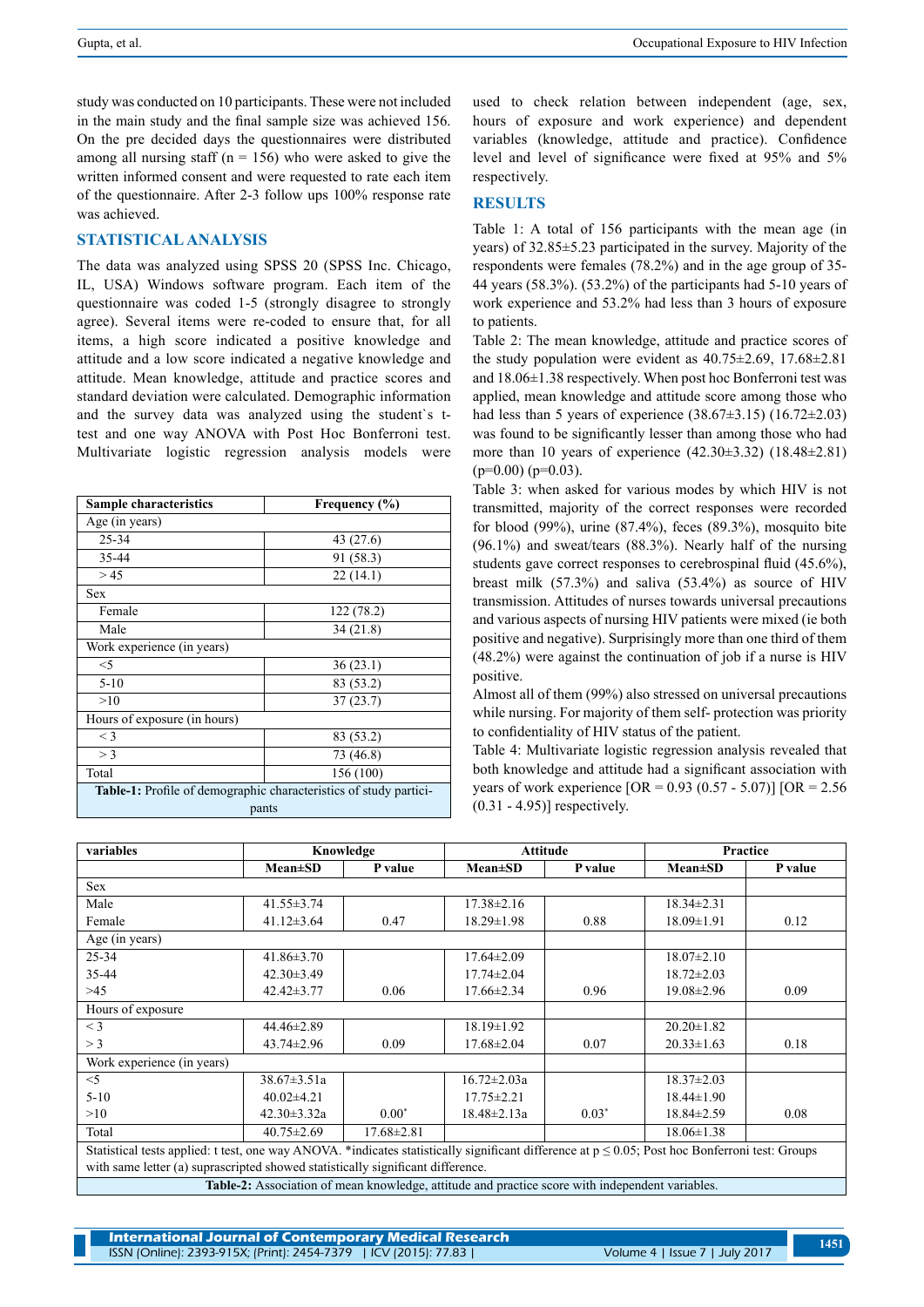| Knowledge                                                                               | <b>Disagree</b> | Don't know   | Agree         |  |  |
|-----------------------------------------------------------------------------------------|-----------------|--------------|---------------|--|--|
| <b>Blood</b> transfusion                                                                | $0(0\%)$        | $0(0\%)$     | 156(100%)     |  |  |
| Semen/Vaginal secretions                                                                | $15(9.6\%)$     | 40(25.6%)    | 101(64.7%)    |  |  |
| Cerebrospinal fluid                                                                     | 26(16.7%)       | 38(24.4%)    | 52(58.9%)     |  |  |
| Urine                                                                                   | $7(4.5\%)$      | $19(12.2\%)$ | 130(83.3%)    |  |  |
| Feces                                                                                   | $7(4.5\%)$      | $13(8.3\%)$  | 136(87.2%)    |  |  |
| Sweat/Tears                                                                             | $16(10.2\%)$    | $8(5.2\%)$   | 132(84.6%)    |  |  |
| <b>Breast milk</b>                                                                      | 32(20.5%)       | 38(24.4%)    | $86(55.1\%)$  |  |  |
| Saliva                                                                                  | 44(28.2%)       | 40(25.6%)    | 72(46.2%)     |  |  |
| Mosquito bite                                                                           | $102(65.4\%)$   | $10(6.4\%)$  | 44(28.2%)     |  |  |
| Needle stick injury                                                                     | $5(3.2\%)$      | 23(14.7%)    | 128(82.1%)    |  |  |
| Attitude                                                                                | Disagree        | Don't know   | Agree         |  |  |
| 1. All in patients should be tested for HIV                                             | 4(2.5%)         | 11(7%)       | $141(90.4\%)$ |  |  |
| 2. Universal precautions are to be applied for all patients                             | $2(1.3\%)$      | $10(6.4\%)$  | 144(92.3%)    |  |  |
| 3. Self- protection is more important than confidentiality of HIV status of the patient | $13(8.3\%)$     | $5(3.2\%)$   | 138(88.5%)    |  |  |
| 4. HIV positive nurses should resign the job                                            | $50(32.1\%)$    | 34(21.8%)    | $72(46.1\%)$  |  |  |
| 5. All nurses should be tested for HIV                                                  | $8(5.1\%)$      | $2(1.3\%)$   | 146(93.6%)    |  |  |
| Practice                                                                                | Never           | Sometimes    | Always        |  |  |
| Wash hands while nursing                                                                | $86(55.1\%)$    | 44(28.2%)    | 26(16.7%)     |  |  |
| Use gloves every time                                                                   | $19(12.2\%)$    | 27(17.3%)    | $110(70.5\%)$ |  |  |
| Use face mask every time                                                                | $10(6.4\%)$     | 12(7.7%)     | 134(85.9%)    |  |  |
| Use gown every time                                                                     | $0(0\%)$        | $0(0\%)$     | 156(100%)     |  |  |
| Use eye protective goggle every time                                                    | $86(55.1\%)$    | $44(28.2\%)$ | 26(16.7%)     |  |  |
| Table-3: Frequency of responses regarding knowledge, attitude and practice.             |                 |              |               |  |  |

| <b>Variables</b>                                | Age<br>$(<15/>45$ years) | <b>Sex</b><br>(female/male) | <b>Hours of exposure</b><br>$(\leq3/>=3)$ | Work experience<br>(  |  |
|-------------------------------------------------|--------------------------|-----------------------------|-------------------------------------------|-----------------------|--|
| Knowledge                                       | $1.83(0.47 - 7.08)$      | $0.67(0.12 - 3.70)$         | $2.45(0.42 - 5.03)$                       | $0.93(0.57 - 5.07)^*$ |  |
| Attitude                                        | $1.33(0.60 - 2.90)$      | $1.02(0.38 - 2.70)$         | $3.69(1.79 - 7.60)$                       | $1.28(0.49 - 3.34)$   |  |
| Practice                                        | $1.57(0.3 - 7.92)$       | $0.55(0.06 - 4.80)$         | $0.17(0.02 - 1.45)$                       | $2.56(0.31 - 4.95)^*$ |  |
| Italicized category is taken as reference group |                          |                             |                                           |                       |  |

**Table-4:** Multiple logistic regression Odd ratios (95 % CI) for knowledge, value, opinion and practice Score as dependent variable among nursing staff.

# **DISCUSSION**

The present study was conducted among 156 health care workers (nursing staff) of Tertiary Care Hospital, Faridkot city, Punjab to assess their knowledge, attitude and practice towards occupational exposure to HIV infection.

In the present study, knowledge and attitude toward HIV infection was found to be associated with years of work experience. Multivariate analysis revealed that knowledge and attitude showed significant association with years of work experience. Health care workers (nursing staff) who had more than 10 years of work experience had more knowledge and positive attitude than among those who had 5-10 or less than 5 years of work experience. This was in agreement with the results of the studies conducted by Hentgen Vet al.<sup>7</sup> and Jain M et al.<sup>8</sup> in which the optimal knowledge regarding transmission of HIV/blood-borne pathogens was reported.

In the present study 95.1% of the nursing staff wanted HIV testing for every patient. This is substantiated by findings of Jain M et al.<sup>8</sup> and Yamini et al.<sup>9</sup> who reported HIV status of the patient was an important factor in the implementation of standard precautions.

In our study we had found strange attitudes such as 'isolation of HIV patients in quarantine', 'discomfort for use of gloves' and 'reporting of accidental exposure is not important' were reported by Hentgen V et al.<sup>9</sup>, Le Pont F et al.<sup>10</sup> and Shriyan A et al.<sup>11</sup> in their studies among healthcare workers, respectively. In the present study 48.2% of the health care workers (nursing staff) believed that if a nurse is HIV positive he/she should discontinuing nursing. It must be emphasized that illness due to blood borne pathogens such as HIV, HBV and HCV and TB infection is not a cause for discontinuation of employment. HIV-positive nurses should be allowed to work, provided they practice universal precautions for infection control.<sup>12</sup> The International Labour Organization (ILO) Code of Practice affirms that HIV infection and AIDS should be managed in the workplace like any other serious illness and workers should enjoy normal job security as long as they are medically fit.<sup>13</sup>

Varying rates of accidental exposures were reported by Singru SA et al.<sup>14</sup> (39.63%), Le Pont F et al.<sup>10</sup> (75%), Tetali S et al.<sup>15</sup>  $(74.5%)$  and Mashoto KO et al.<sup>16</sup> (48%) in their studies across the globe. It calls for the capacity building of health care workers (nurses) to change their attitudes and shoring up of universal precaution practices in their work environment.

The present study surveyed all the health care workers (nursing staff) of Tertiary Care Hospital, Faridkot city with a 100% response rate. The assessment of knowledge, attitude and practice were based on health care workers (nursing staff) selfreport. Limitations of the present study are we are not sure how truthfully and thoughtfully the respondents answered the questionnaire and level of subjectivity is not acknowledged in the present study.